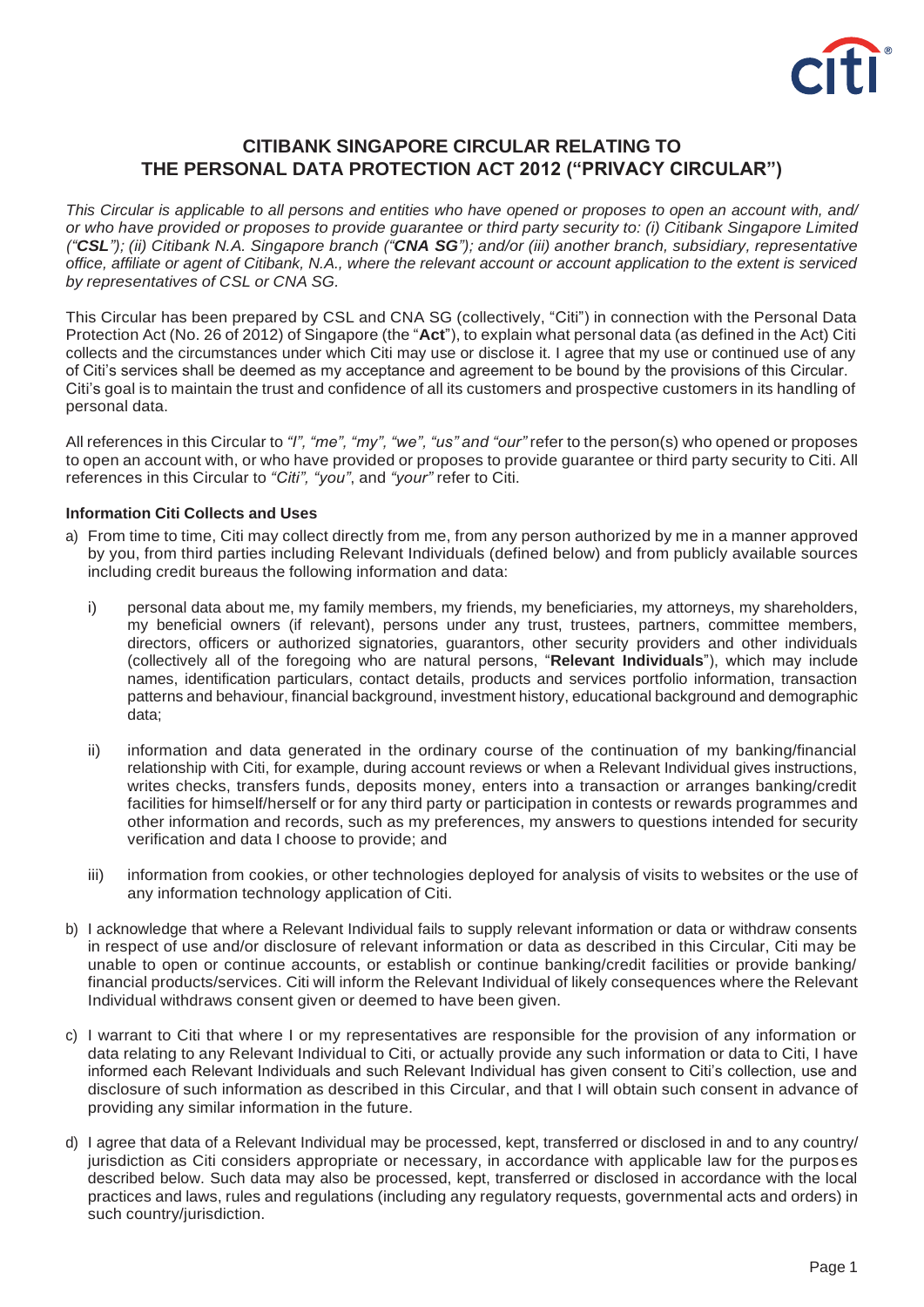## **Purposes for which Information is Used and Disclosed**

- e) I agree that my information and data may be used and disclosed, including to places in or outside Singapore for the following purposes (collectively "Permitted Purposes"):
	- i) to make decisions relating to the opening or continuation of accounts and the establishment, provision or continuation of banking/credit facilities or banking/financial services including banking, investment, trust, insurance, credit card, personal loan, mortgage, auto loan, financial and wealth management products and services and otherwise maintaining accurate "know your customer" information and conducting antimoney laundering, credit and background checks;
	- ii) to provide, operate, process and administer my Citi accounts and services or to process applications for Citi accounts and services, any banking/financial transactions (including remittance transactions and credit/ financial facilities), and to maintain service quality and train staff;
	- iii) to undertake activities related to the provision of the Citi accounts and services including the subscription or proposed subscription of products or services (whether offered or issued by Citi or otherwise) and the provision of research reports;
	- iv) to provide product related services and support, including, without limitation, provision of processing or administrative support or acting as an intermediary / nominee shareholder / agent in connection with your participation in various products (whether such products are offered or issued by Citi, Citi's affiliates, third parties or through other intermediaries or distributors);
	- v) to provide or grant access to product related materials such as offering documents, research reports, product profiles, fact sheets, term sheets or other product related materials;
	- vi) to fulfil foreign and domestic legal, regulatory and compliance requirements (including US anti-money laundering and tax obligations applicable to Citigroup Inc., including any of its affiliates and subsidiaries (collectively, "Citigroup") and disclosure to any stock exchange, court, authority or regulator pursuant to relevant guidelines, regulations, orders, guidance or requests from such organisations) and comply with any applicable treaty or agreement with or between foreign and domestic governments applicable to Citigroup;
	- vii) to verify the identity or authority of Relevant Individuals, my representatives who contact Citi or may be contacted by Citi and to carry out or respond to requests, questions or instructions from verified representatives or other parties pursuant to your then-current security procedures;
	- viii) for risk assessment, statistical, trend analysis and planning purposes, including to carry out data processing, statistical, credit, risk and anti-money laundering analyses, creating and maintaining credit scoring models, and otherwise ensuring ongoing credit worthiness of Relevant Individuals including conducting credit and other background checks and reviews, and maintaining credit history of individuals (whether or not there exists any direct relationship between that Relevant Individual and Citi) for present and future reference;
	- ix) to monitor and record calls and electronic communications with Relevant Individuals for record keeping, quality, training, investigation and fraud prevention purposes;
	- x) for crime and fraud detection, prevention, investigation and prosecution;
	- xi) to enforce (including without limitation collecting amounts outstanding) or defend the rights of Citi, its employees, officers and directors, contractual or otherwise;
	- xii) to perform internal management, to operate control and management information systems, and to carry out internal audits or enable the conduct of external audits;
	- xiii) to enable an actual or proposed assignee of Citi, or participant or sub-participant of Citi's rights in respect of you to evaluate the transaction intended to be the subject of the assignment, participation or subparticipation;
	- xiv) to comply with contractual arrangements by or between financial industry self-regulatory, financial industry bodies, associations of financial services providers or other financial institutions, including assisting other financial institutions to conduct credit checks or collect debts;
	- xv) to manage Citi's relationship with you, which may include providing information to you or a Relevant Individual, about Citi or Citi's affiliates products and services, where specifically consented to or where permissible under applicable laws and regulations;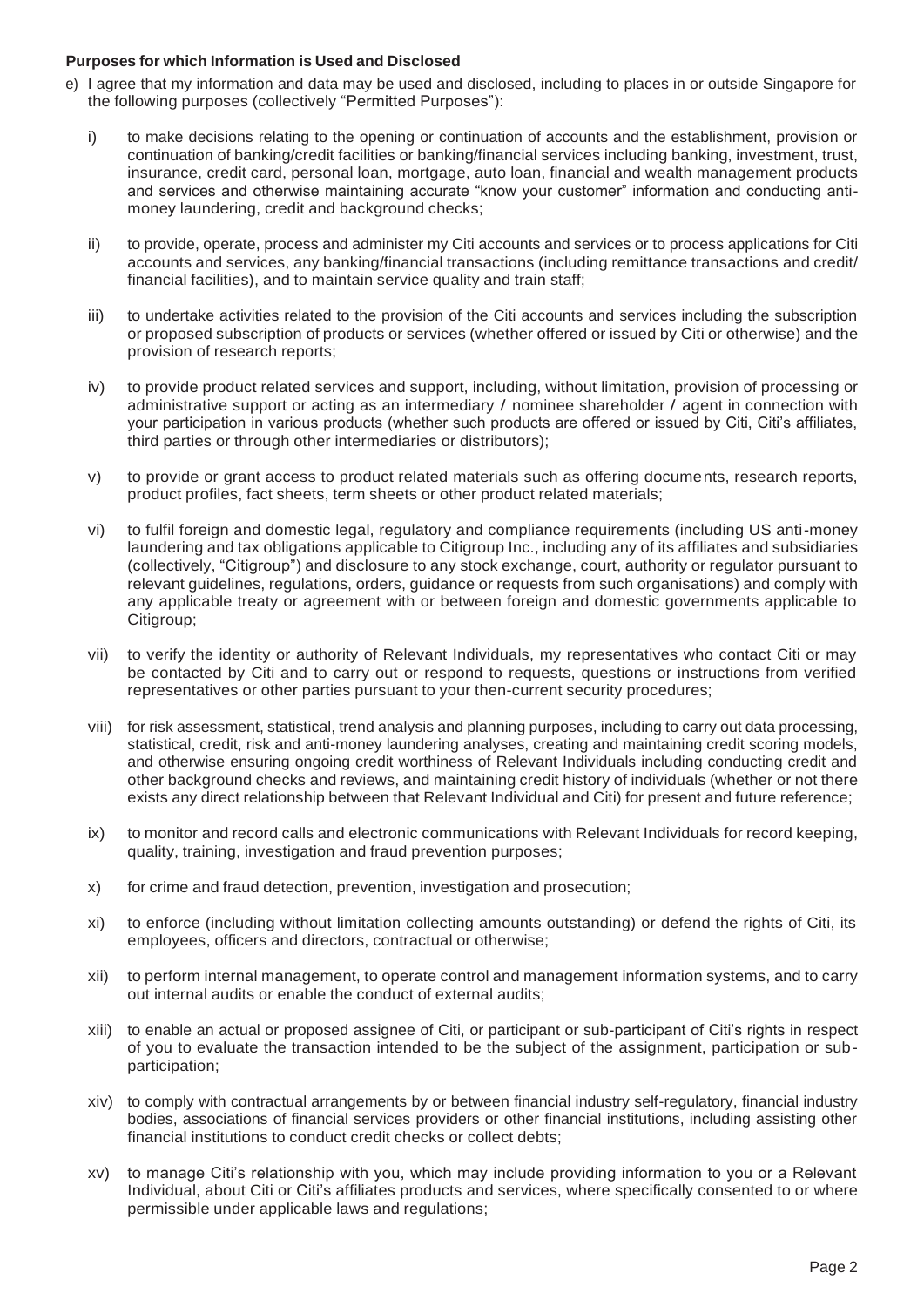- xvi) for marketing financial, banking, credit, investment, trust, insurance, credit card, personal loan, mortgage, auto loan, financial and wealth management related products or services by various modes of communication including mail, telephone call, SMS, fax, electronic mail, internet , market research, and designing or refining any similar products or services including by conducting market research, data analysis, and surveys;
- xvii) to comply with any obligations, requirements, policies, procedures, measures or arrangements for sharing data and information within Citigroup and any other use of data and information in accordance with any Citigroup-wide programmes for compliance with sanctions or prevention or detection of money laundering, terrorist financing or other unlawful activities; and
- xviii) purposes relating directly thereto.
- f) In addition, I agree that my information and data may be use and disclosed, where permitted by applicable law, to the following entities (inside or outside Singapore) for any relevant purpose which is part of the Permitted Purposes or for processing in accordance with any purpose described in the Permitted Purposes:
	- i) any agent, contractor or third party service provider who provides administrative, mailing, telemarketing, direct sales telecommunications, call centre, business process, travel, visa, knowledge management, human resource, data processing, information technology, computer, payment, debt collection, credit reference or other background checks, custodian, depository, nominee or securities clearing or other services to Citi in connection with the operation of the business of Citi;
	- ii) any person or entity which is part of Citigroup although only to the extent necessary to fulfil the relevant Permitted Purpose;
	- iii) any drawee or drawer bank in connection with any cheque or equivalent;
	- iv) any financial institution, charge or credit card issuing companies, trustees, insurers, securities and investment services providers with whom I have or propose to have dealings;
	- v) credit reference agencies, credit information bureaus, and, in the event of default, debt collection agencies;
	- vi) any person or entity to whom a Citigroup entity is under an obligation or otherwise required to make disclosure pursuant to legal process or under the requirements of any foreign or domestic law, regulation, court order or agreement entered into, binding on or applying to Citigroup, or agreement entered into by Citigroup and any government authority, domestic or foreign, or between or among any two or more domestic or foreign governmental authorities, or any disclosure under and for the purposes of any guidelines or guidance given or issued by any legal, regulatory, governmental, tax, law enforcement or other authorities, or self-regulatory of industry bodies or associations of financial services providers or securities exchanges with which Citigroup is required or expected to comply, or any disclosure pursuant to any contractual or other commitment of Citigroup with local or foreign legal, regulatory, governmental, tax, law enforcement or other authorities, or self-regulatory or industry bodies or associations of financial services providers, or securities exchanges, all of which may be within or outside Singapore including disclosure to courts, tribunals, and/or legal, regulatory, tax and government authorities, whether such legal process, obligation, request, requirement, agreement or guidance may be existing currently or created in the future;
	- vii) any financial institution, processing agent, or any other person who will be involved in remittance transactions or any banking/financial activities;
	- viii) any actual or proposed assignee of Citi or participant or sub-participant or transferee of Citi's rights in respect of me or any other Relevant Individual, all or any part of the assets or business of Citi; and
	- ix) any party giving or proposing to give a guarantee or third party security to guarantee or secure my obligations or those of any Relevant Individual.

#### **Collection, use and disclosure in respect of Credit Reference Agencies**

g) Of the information and data which may be collected or held by Citi from time to time in connection with a Relevant Individual having or applying for a credit card, personal loan, mortgage, auto loan (whether as a cardholder, borrower, mortgagor or guarantor and whether in the Relevant Individual's sole name or in joint names with others), the following information and data relating to the Relevant Individual (including any updated data of any of the following data from time to time) may be provided by Citi, on its own behalf and/or as agent, to a credit reference agency: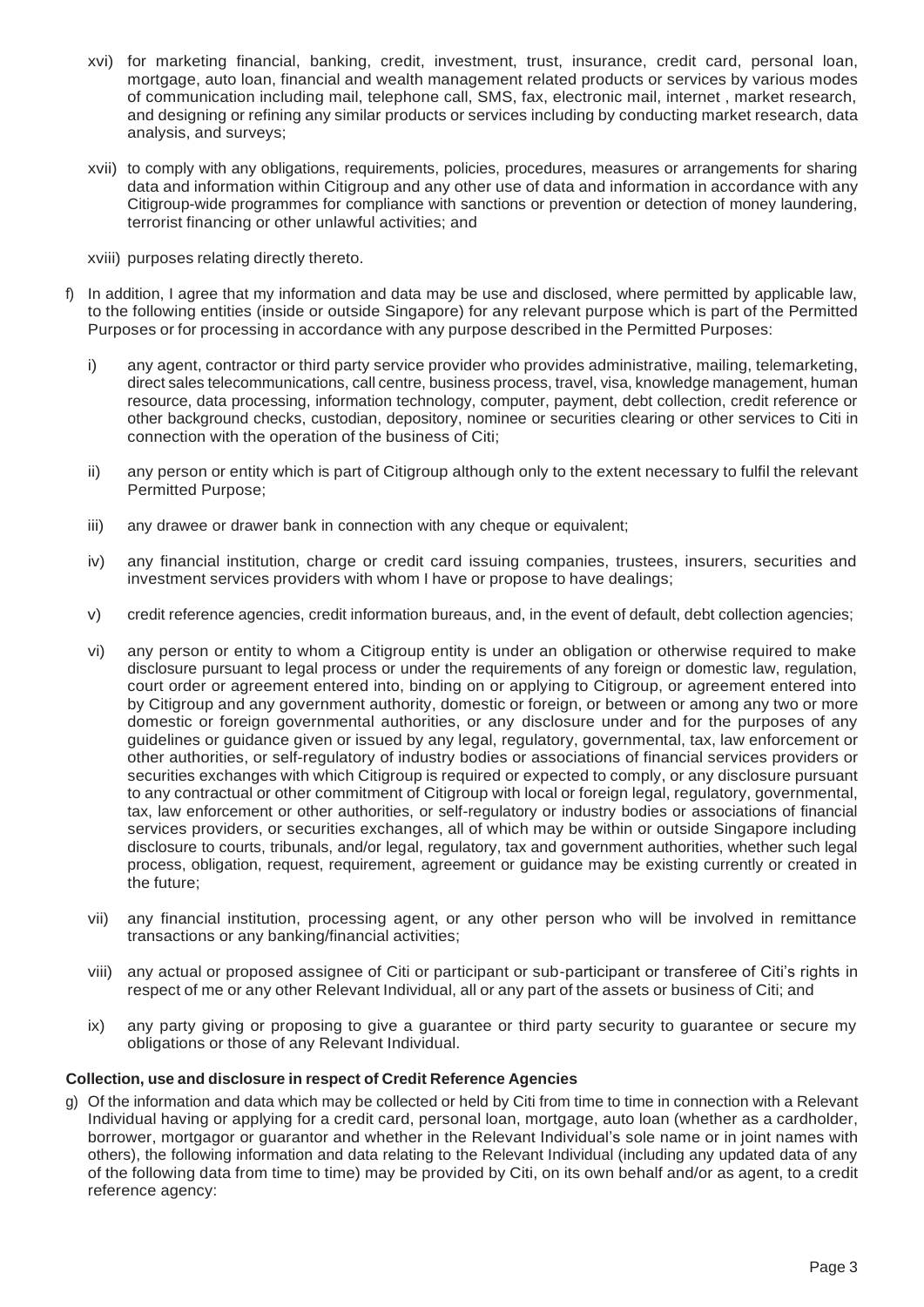- i) full name;<br>ii) capacity in
- capacity in respect of facility/loan (as cardholder, borrower, mortgagor or guarantor, and whether in the Relevant Individual's sole name or in joint names with others);
- iii) identification or travel document number;
- iv) date of birth;
- v) correspondence address;
- vi) account number in respect of each facility/loan;
- vii) type of facility;
- viii) account status (e.g., active, closed, write-off (other than due to a bankruptcy order), write-off due to a bankruptcy order);
- ix) repayment trend and status (e.g. full or partial payment, current or late);
- x) if any, account closed date in respect of each facility/loan;
- xi) facility/loan application date; and
- xii) where there is any outstanding material default, account general data together with the default data relating to such material default.

The credit reference agency will use information and data supplied by Citi for the purposes of compiling a count of the number of similar facilities from time to time held by the Relevant Person with credit providers in Singapore, as cardholder, borrower, mortgagor or guarantor respectively and whether in the Relevant Person's sole name or in joint names with others, for sharing in the consumer credit database of the credit reference agency by credit providers.

- h) For the purpose of paragraph (d) above, Citi may access and obtain from the credit reference agencies such personal and account information or records of any Relevant Individual (including information about the number of facility/loan count) held by any credit reference agency in accordance with the Act. Without prejudice to the foregoing, Citi may from time to time access the personal and account information or records of the any Relevant Individual (including information about the number of mortgage count) held by a credit reference agency for reviewing any of the following matters in relation to the existing credit facilities granted to the Relevant Individual or to a third party which obligations are guaranteed by the Relevant Individual:
	- i) an increase in the credit amount;
	- ii) the curtailing of credit (including the cancellation of credit or a decrease in the credit amount);
	- iii) granting of additional facility/loan; or
	- iv) the putting in place or the implementation of a scheme of arrangement with the Relevant Individual or the third party.

Citi may have obtained a credit report on the Relevant Individual from a credit reference agency in considering any application for credit. In the event the Relevant Individual wishes to access the credit report, Citi will advise the contact details of the relevant credit reference agency.

## **Inquiries**

- i) Access and Correction requests are to be submitted in the manner below
	- i) Requests to access my personal data held by Citibank Singapore Limited are to be submitted through the Access Request Form available at

[https://www.citibank.com.sg/global\\_docs/pdf/Access\\_Request\\_Form.pdf.](https://www.citibank.com.sg/global_docs/pdf/Access_Request_Form.pdf)

The completed form should be mailed to the following address, or submitted to a Citibank Singapore Limited branch. I acknowledge that an administrative fee will be charged to process my Access Request.

Citibank Singapore Limited Attention: Client Investigations Robinson Road P.O. Box 330 Singapore 900630

ii) Requests to correct my personal data are to be submitted by logging into Citibank Online and using the Personal Information update service, or, by sending a secured message